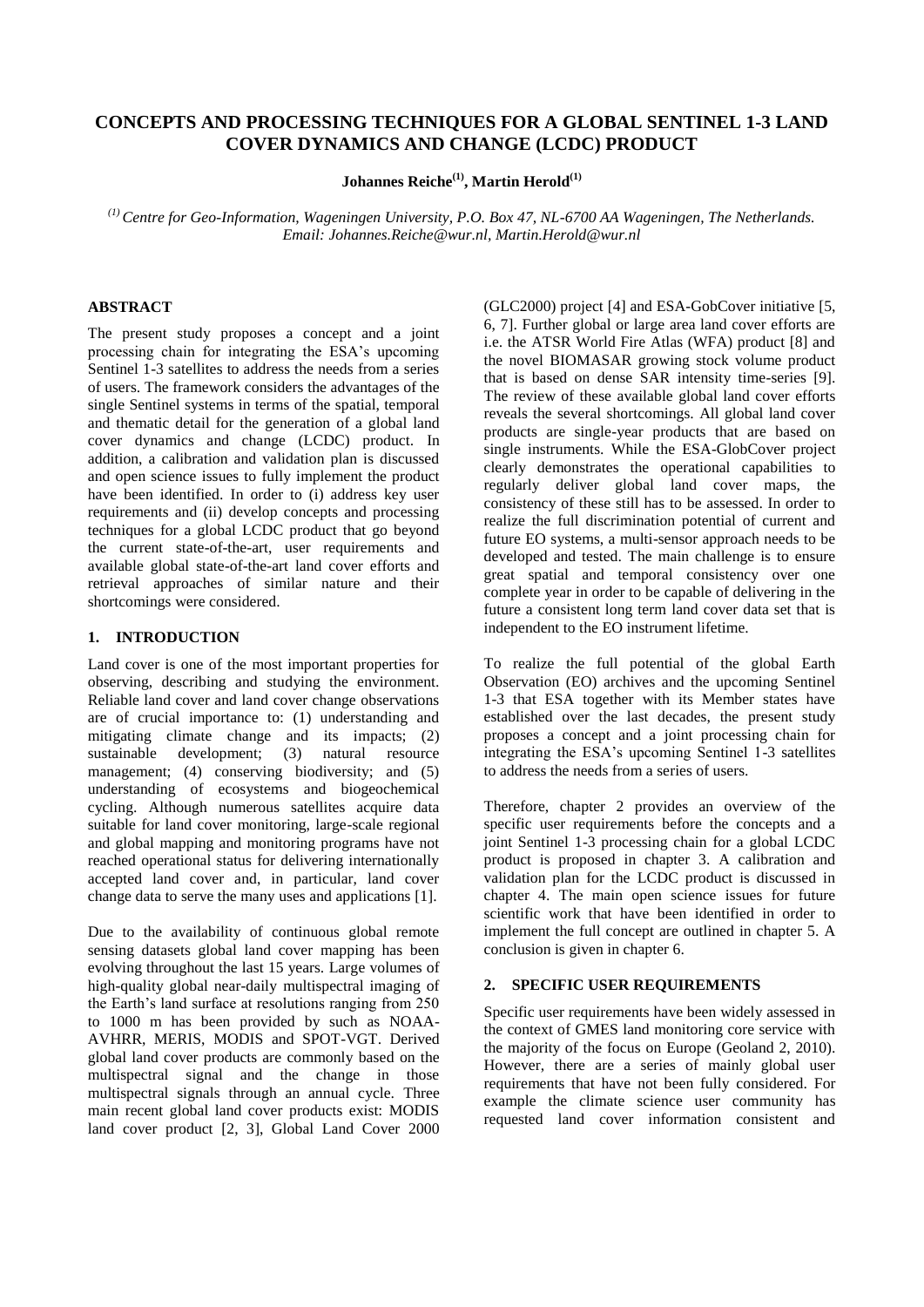comparable with other climate variables and in higher detail and accuracy than before [10].

The user survey of the recent assessment of the ESA land cover climate change imitative project [11] revealed some key needs that can be summarized. First there is a need for consistent time-series for monitoring land cover, land use and change with increasing emphasis on finer scales and focus on tracking human activities in and for forest, agriculture, urban areas. Efforts should be global and provide coordinated, consistent and validated information of regional and local relevance. Many users have need for "one" product based on "best" available information targeted at specific (science) user requirements. This implies a proper and comparative validation and accuracy reporting, the need to take advantage of all useful observation data sources, and that derived products provide flexibility and are developed with international collaboration and harmonization. Climate users in particular emphasize the consistency of land cover and other (i.e. biophysical variables).

When it comes to the use Sentinel data there are three main priorities areas:

- Large area time-series processing with focus on a synergy of different Sentinel data streams: This requires methods for the operational processing of satellite (and in-situ) processing observations allowing for global coverage and continuous time-series data to address land dynamics and change. In parallel, historical satellite data archives need to be explored for large area monitoring over long time spans. Processing and cross-calibration should increase the synergy use among Sentinel 1-3 (all important for land) and Sentinel 2 and Landsat Data Continuity Mission (LDCM) to increase in terms of spatial, temporal and thematic detail.
- Deriving global fine-scale land change product that is also tracking anthropogenic land cover changes for forests, urban and agricultural areas. The evolution of such higher level thematic products should also take into account time-series analysis approaches to derive land dynamics and changes in a consistent and integrative way among land cover and biophysical variables, i.e. following the model of the MODIS product suite.
- Calibration and validation needs to be considered from the beginning since the current lack of suitable (in-situ) Cal/Val data are among the key gaps preventing serious

observation progress it particular when processing and thematic products become more detailed and accurate. Both the processing scheme and the thematic product generation need to be underpinned by a suitable validation framework and reference network for Cal/Val sites. Thus, there is need to expand upon European and global networks with emphasis on Reference data for changes, dynamics and processes and to increase thematic quality by employing novel approaches (i.e. airborne, terrestrial LIDAR, sensor networks, citizen science).

#### **3. NEW CONCEPTS AND PROCESSING TECHNIQUES**

The development of new concepts and processing techniques that effectively integrate the advantages of the Sentinel 1-3 systems for the generations of a land cover dynamics and change (LCDC) product, requires an evaluation of the capabilities and limitations of the single Sentinel systems. Table 1 provides an overview of the Sentinel 1-3 system characteristics (including the Landsat Data Continuity Mission (LDCM)), which highlights main capabilities and limitations of the single systems (Tab. 1).

*Table 1: Technical characteristics of Sentinel 1-3 and Landsat Data Continuity Mission (LDCM). Boxes marked in green highlight an advantage, the ones in red a disadvantage when comparing among the Sentinel satellites for global land change monitoring.*

|                           | <b>Sentinel 1</b>                                                                                                                                                                                                                                     | <b>Sentinel</b><br>$\mathbf{2}$<br>$(+$<br>LDCM)                                                                                                         | <b>Sentinel 3</b>                                                                                                                                |
|---------------------------|-------------------------------------------------------------------------------------------------------------------------------------------------------------------------------------------------------------------------------------------------------|----------------------------------------------------------------------------------------------------------------------------------------------------------|--------------------------------------------------------------------------------------------------------------------------------------------------|
| <b>Spatial</b><br>detail  | Fine - Medium                                                                                                                                                                                                                                         | Fine - Medium                                                                                                                                            | <b>Coarse</b>                                                                                                                                    |
| <b>Temporal</b><br>detail | <b>Fine - Medium</b><br>6 days repeat cycle<br>3 days rapid<br>mapping                                                                                                                                                                                | Medium - Low<br>Sentinel 2: 5 days<br>repeat cycle<br>(depending on<br>region/cloud<br>coverage)<br>LDCM: 16 days<br>(depending on<br>region/cloud cov.) | Fine – medium<br>Near-daily<br>acquisitions<br>(depending on<br>region/cloud<br>coverage)                                                        |
| <b>Thematic</b><br>detail | <b>Additional</b><br>information for<br>specific categories<br>and dynamics (i.e.<br>wetlands/water<br>bodies, urban areas,<br>agriculture, forest<br>types/biomass)<br>Serves as key data<br>source in very<br>cloudy<br>tropical/coastal<br>regions | Main data source<br>for monitoring<br>many land<br>changes and<br>dynamics                                                                               | <b>Additional</b><br>information on<br>vegetation<br>dynamics (i.e.<br>phenology, fires,<br>snow cover etc.)<br>not available<br>from Sentinel 2 |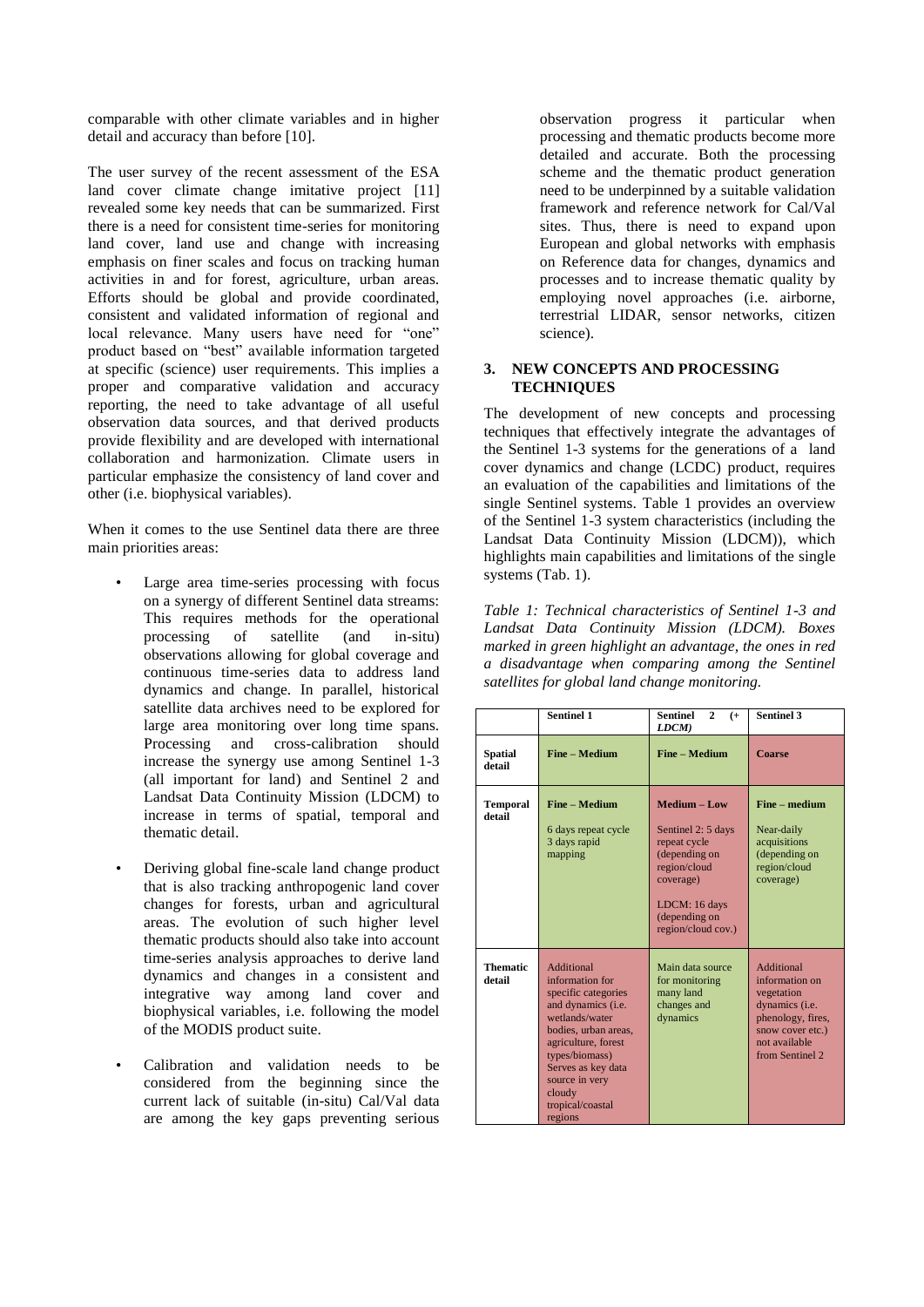A joint Sentinel 1-3 LCDC product that satisfies the specific user requirements (see chapter 2) can benefit by combining the advantages in terms of the spatial, temporal and thematic detail of the single Sentinels 1-3 sensors (Tab. 1). This, however, requires full compatibility between the Sentinel 1-3 systems (incl. LDCM). Thus, coordinated procedures throughout the entire processing chain, including data acquisition and access, pre-processing and intercalibration, thematic product generation and Cal/Val procedures are fundamental.

The successful implementation of these coordinated procedures (in order to reach the desired compatibility between the Sentinels and dedicated missions, such as the use of a common DEM for geocoding/geometric calibration) in turn demands major research and development (R&D) activities for the entire processing chain that have not been done yet or are under development (see Chapter 5).

Since the idea of Sentinel synergy has not been explored substantially and is something that will go grow over time, a stepwise implementation concept consisting of three synergistic levels and corresponding actions is being proposed. It goes beyond the current state-of-the art of global land cover product generation chains and GMES initial operations (Level 0) and that leads to a fully integrated observations system satisfying all user requirements (Level 3) is proposed. The three synergistic level (Level 1, Level 2 and Level 3) and respective actions to for data acquisition and access, pre-processing and intercalibration, thematic product generation and Cal/Val procedures that go beyond Level 0 are proposed (see Tab. 2 for details):

- Level  $0$  Current state of the art
- Level  $1$  Synergy product opportunities: addressing few key user needs and opportunities with focus on integrating different satellite derived information on the product level
- Level  $2$  Interoperable time-series processing: provide processing level 2 and 3 large area Sentinel 1-3 (and LDCM) time-series that can feed into analysis for the LCDC product
- Level 3 Integrated observing system:<br>operation of coordinated acquisitions, of coordinated acquisitions, interoperable processing, integrated thematic product generation and operational Cal/Val for land dynamics and change worldwide with local relevance

The realisation of Level 1 and Level 2 rely on a joint Sentinel 1-3 processing chain that is automated from level 1b imagery time-series until the final LCDC product. Based on the requirements and actions

described for synergistic Level 1 and Level 2 a processing chain is proposed (Fig. 1). Synergy Level 3 suggests focused action related to interoperability, product generation and improvements of operational Cal/Val. It consists of all image processing steps (incl. optional Sentinel 1 InSAR module) and opportunities that are required to satisfy synergy Level 1 demands (Fig. 1, blue) starting from level 1b time-series imagery, pre-processing to generate level-2 time-series, feature extraction (level 3) until the final LCDC product. In addition the proposed chain features processing steps/opportunities that are required for synergy Level 2 (Fig. 2, orange).

Advantages, recent scientific activities and identified research gaps related to the proposed processing opportunities required for synergy Level 2 are further discussed in the subsequent.

- Multi-sensor fusion of Sentinel 2 and Sentinel 3 time-series will enable to overcome infrequent high spatial Sentinel 2 observations (e.g. due to cloud cover, data gaps), while more frequent coarse resolution Sentinel 3 timeseries are available. The aim is to generate Sentinel 2 time-series featuring the temporal resolution of the available Sentinel 3 timeseries. Several fusion methods that use data blending techniques for the production of synthetic Landsat time-series on the basis of infrequent Landsat images and dense MODIS time-series provided reliable results. The results are synthetic Landsat time-series with both, high spatial and temporal resolution [12]. These data blending techniques could be applied to Sentinel 2 and Sentinel 3 to produce Sentinel 2 time-series with the temporal resolution of the available Sentinel 3 timeseries. A semi-physical fusion approach that can be applied to predict Sentinel 2 reflectance by utilizing Sentinel 3 BRDF and Albedo land surface characteristics has been developed and successfully applied by [13], using Landsat ETM+ and MODIS data in cloudy areas and to fill the ETM+ SLC-off data gaps. Both fusion techniques, however, require a radiometric inter-calibration of the Sentinel 2 and Sentinel 3 time-series.
- Multi-sensor time-series feature extraction: Available techniques and approaches for multisensor time-series feature extraction of Sentinel 1 and Sentinel 2 like time-series as well as of Sentinel 2 and Sentinel 3 like time-series are rather limited. This clearly identifies a research gap and the need for R&D (see Chapter 6). However, the results of several studies show the high potential for the integration of Sentinel 1 and 2 time-series for monitoring diverse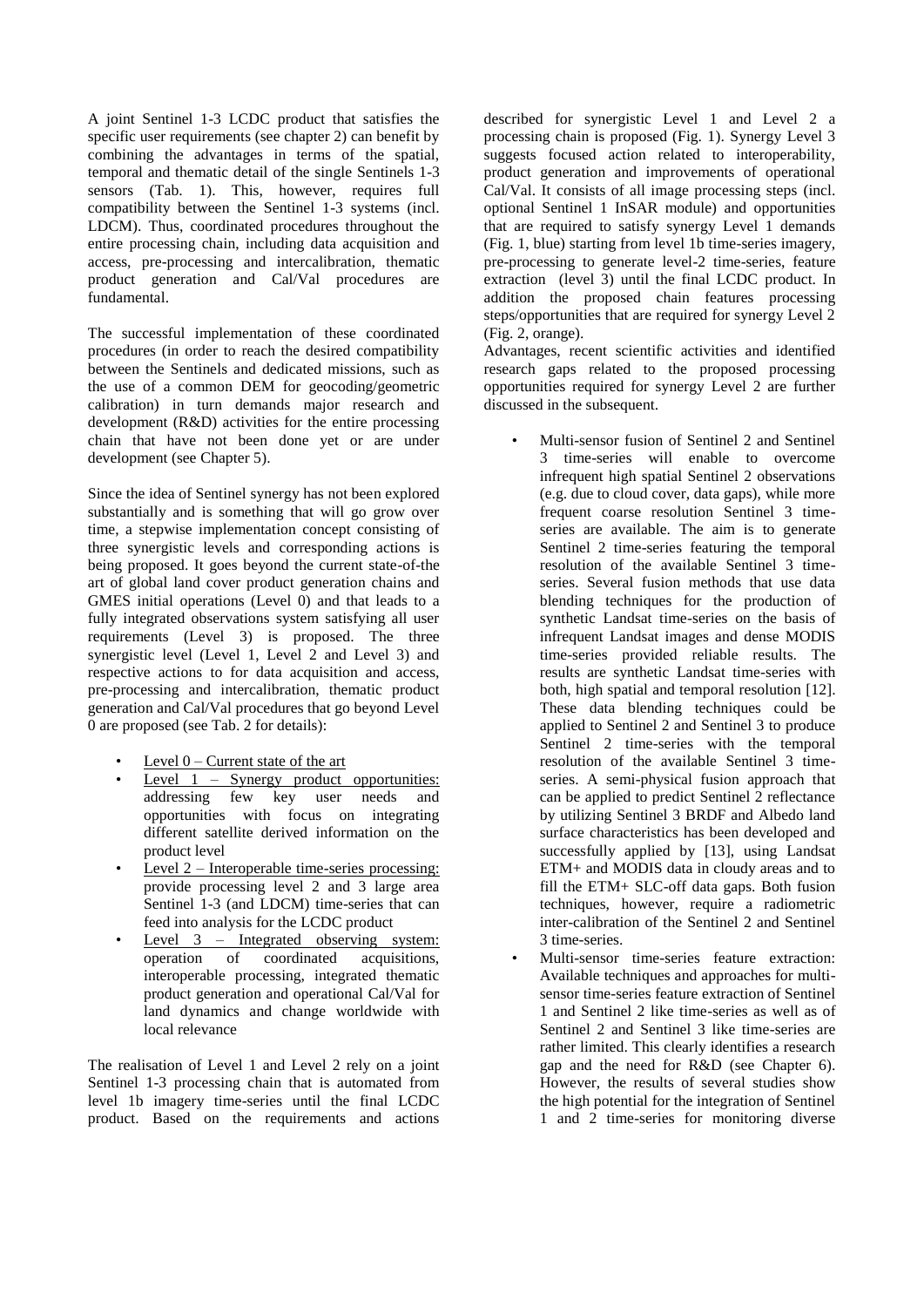cropping management systems in tropical [14] and temperate environment [15]. [14] for example, integrated multi-temporal Envisat ASAR and dual-temporal Landsat ETM+ imagery for monitoring small scaled landscape patterns in tropical regions and showed that to be capable of detecting intensively managed perennial and intra-annual rice and cocoa cropping systems with a reasonable accuracy. The land cover assessment results proved that a SAR-optical multi-temporal data approach is being preferred over single-temporal or singlesensor techniques. In addition, studies showed

methods are available to be applied for Sentinel 1 and 2 multi-sensor feature extraction, such as the Support Vector Machine (SVM) based multi-sensor (SAR: Envisat ASAR, ERS; optical: Landsat TM) based land cover change detection [16]. One of the few available methods that can be applied to Sentinel 2 and 3 for multi-sensor feature extraction consists of an advanced decision tree approach for monitoring forest cover loss by combining Landsat and MOIDS like time-series information [17].

*Table 2: Proposed concept for different synergy levels for the joint operation of Sentinel data for global land change monitoring. Boxes marked in light green represent joint operations/actions that demand minor R&D activities, while dark green ones represent joint operations/actions that demand major R&D activities for a successful implementation of the respective synergistic level.* 

|                                                                                                                                                                                                                                                   | Data acquisition<br>and access                                                                                                                                                                                                                           | Pre-processing and inter-<br>calibration                                                                                                                                                                                                                                                                                                                                                                                                                                                                                                                                                                  | <b>Thematic product generation</b>                                                                                                                                                                                                                                                                                                                                                                                                                                                                                                                                                                                                                                                                                                                                           | Cal/Val procedures<br>and networks                                                                                                                                                               |
|---------------------------------------------------------------------------------------------------------------------------------------------------------------------------------------------------------------------------------------------------|----------------------------------------------------------------------------------------------------------------------------------------------------------------------------------------------------------------------------------------------------------|-----------------------------------------------------------------------------------------------------------------------------------------------------------------------------------------------------------------------------------------------------------------------------------------------------------------------------------------------------------------------------------------------------------------------------------------------------------------------------------------------------------------------------------------------------------------------------------------------------------|------------------------------------------------------------------------------------------------------------------------------------------------------------------------------------------------------------------------------------------------------------------------------------------------------------------------------------------------------------------------------------------------------------------------------------------------------------------------------------------------------------------------------------------------------------------------------------------------------------------------------------------------------------------------------------------------------------------------------------------------------------------------------|--------------------------------------------------------------------------------------------------------------------------------------------------------------------------------------------------|
| Level 0: Business as<br>planned by GMES IO                                                                                                                                                                                                        |                                                                                                                                                                                                                                                          |                                                                                                                                                                                                                                                                                                                                                                                                                                                                                                                                                                                                           |                                                                                                                                                                                                                                                                                                                                                                                                                                                                                                                                                                                                                                                                                                                                                                              |                                                                                                                                                                                                  |
| Level<br>$\mathbf{1}$ :<br><b>Synergy</b><br>product<br>opportunities:<br>addressing few<br>key<br>needs<br>user<br>and<br>with<br>opportunities<br>focus on integrating<br>different<br>satellite<br>derived information on<br>the product level | Use available data<br>acquisition<br>and<br>access schemes                                                                                                                                                                                               | Use available pre-processing schemes<br>and add where needed so data<br>products derived can be compared and<br>integrated:<br>• Comparable geolocation among<br>Sentinel 1-3, and Sentinel 2 and<br><b>LDCM</b><br>• Radiometric intercalibration as<br>much as already available/ongoing                                                                                                                                                                                                                                                                                                                | Apply<br>joint<br>data<br>analysis<br>algorithms<br>address<br>to<br>key<br>opportunities in specific regions:<br>• Tropical forests: using Sentinel<br>1 as temporal gap filling for<br>Sentinel 2 data gaps (cloud<br>cover) for monitoring tropical<br>forest changes (REDD)<br>• Wetlands: Using Sentinel 1<br>and 2 data in conjunction for<br>assessing flooding and water<br>body dynamics in wetlands<br>• Agriculture: Synergy of<br>Sentinel 1-3 for tracking<br>agricultural dynamics<br>Urban areas: Address the need<br>for multiple data sources to<br>identify and monitor urban<br>areas worldwide<br>Phenology and fire: Integration<br>of Sentinel 2 and 3 time-series<br>data to monitor vegetation<br>seasonal dynamics and active<br>fires/burned areas | Use<br>and<br>expand<br>exiting<br>Cal/Val<br>networks with some<br>expansion towards<br>better representation<br>change<br>of<br>and<br>dynamics and focus<br>on thematic product<br>priorities |
| Level<br>2:<br>times<br><b>Interoperable</b><br>series<br>processing:<br>provide processed level<br>2 and 3 large area<br>times-series S1-3 (and<br>LDCM) that can feed<br>into analysis for land<br>dynamics and change<br>products              | of available<br>Use<br>acquisitions<br>data<br>develop<br>but<br>common<br>targeted<br>data catalogue and<br>selection<br>οf<br>interoperable/multi-<br>sensor time-series<br>products<br>(like)<br><b>MODIS</b><br>web-<br>service for time-<br>series) | System includes joint processing<br>procedures:<br>• Common input to processing, i.e.<br>land water mask, DEM,<br>comparable products i.e.<br>radiometric corrections for Sentinel<br>2 and Sentinel 3 (i.e. cloud<br>screening/atmospheric correction,<br>BRDF correction, compositing),<br>calibration coefficients focus on<br>temporal consistency and stability<br>(also for using historical archives)<br>• Re-processing of archives to derive<br>consistent long-term time-series<br>adding to Sentinel 1-3 and LDCM,<br>i.e. Landsat archive, ERS 1+2,<br>ASAR, MERIS, MODIS, SPOT<br>VGT, AVHRR | Apply joint data analysis<br>algorithms to address key<br>opportunities in specific<br>regions as specified in level 1.<br>• Research into dedicated<br>algorithms making use of the<br>advanced global pre-<br>processing products and long-<br>term times series from<br>historical archives.                                                                                                                                                                                                                                                                                                                                                                                                                                                                              | Significantly expand<br>existing<br>upon<br>networks<br>for<br>quantitative Cal/Val<br>$\sigma f$<br>time-series<br>processing products<br>and land dynamics                                     |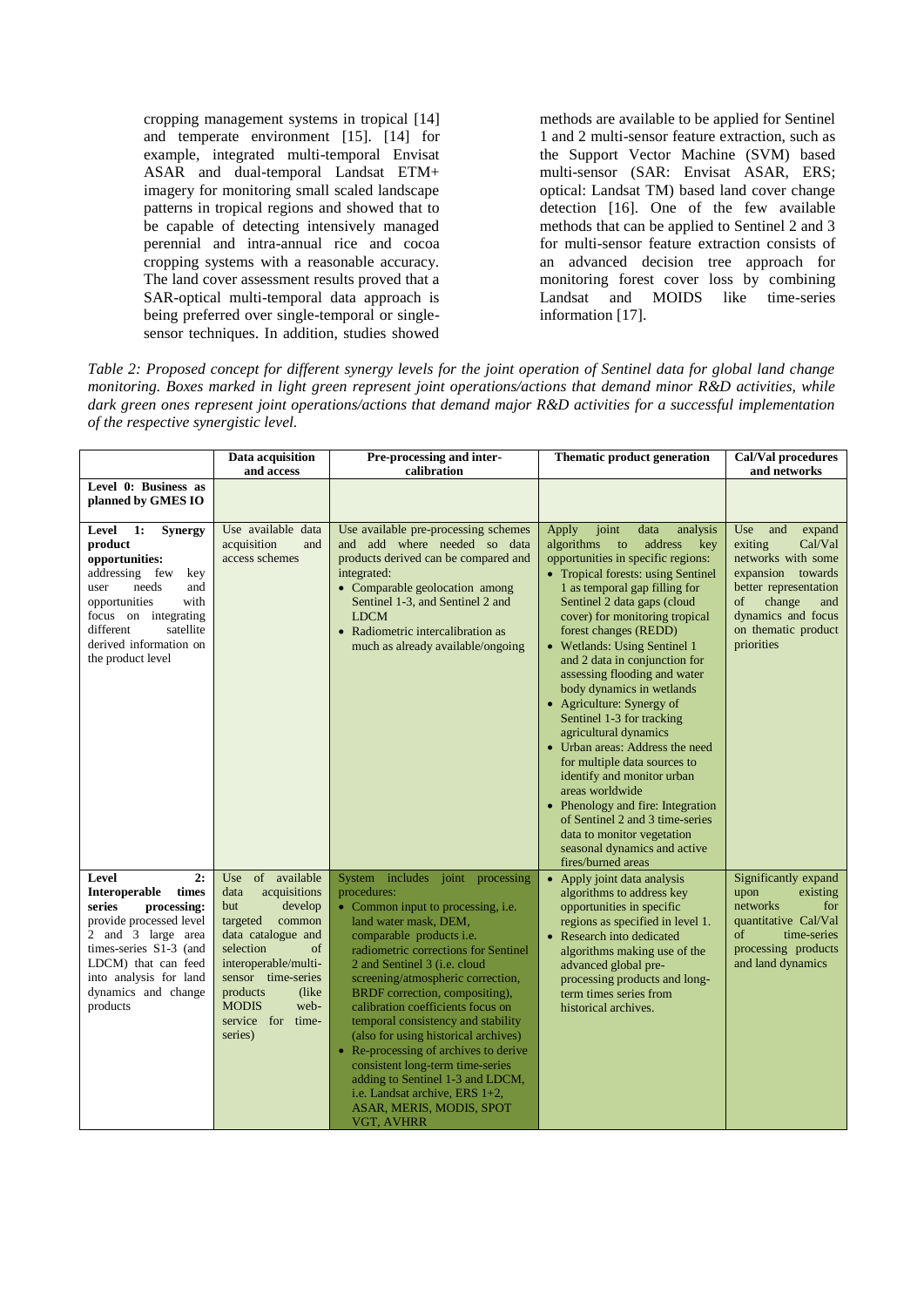| Level 3: Integrated<br>observing<br>system:<br>of<br>operation<br>coordinated<br>acquisitions,<br>interoperable<br>processing,<br>integrated<br>thematic<br>product | <b>Operating Sentinel</b><br>1-3 and LDCM as a<br>system of systems<br>optimize<br>to<br>acquisitions<br>for<br>tracking<br>land<br>dynamics<br>and<br>change, and access | Operational use of the procedures<br>implemented in level 2 for near-real<br>time processing | Implement a series of consistent<br>interoperable<br>thematic<br>and<br>describing<br>products<br>land<br>dynamics and change on Sentinel<br>2/ LDCM spatial resolution with<br>detail<br>temporal<br>and<br>fine<br>various<br>addressing<br>thematic<br>areas: | Develop<br>truly<br>a.<br>Cal/Val<br>global<br>reference and sensor<br>networks providing<br>joint and operational<br>for time-series and<br>different<br><i>thematic</i><br>land<br>dynamics |
|---------------------------------------------------------------------------------------------------------------------------------------------------------------------|---------------------------------------------------------------------------------------------------------------------------------------------------------------------------|----------------------------------------------------------------------------------------------|------------------------------------------------------------------------------------------------------------------------------------------------------------------------------------------------------------------------------------------------------------------|-----------------------------------------------------------------------------------------------------------------------------------------------------------------------------------------------|
| generation<br>and                                                                                                                                                   | through<br>common                                                                                                                                                         |                                                                                              | • Land cover/use change (incl.                                                                                                                                                                                                                                   | products                                                                                                                                                                                      |
| operational Cal/Val for<br>dynamics<br>land<br>and                                                                                                                  | data catalogue of<br>interoperable/multi-                                                                                                                                 |                                                                                              | those of level. $1)$<br>Phenology of vegetation and                                                                                                                                                                                                              |                                                                                                                                                                                               |
| change worldwide with                                                                                                                                               | time-series<br>sensor                                                                                                                                                     |                                                                                              | snow                                                                                                                                                                                                                                                             |                                                                                                                                                                                               |
| local relevance                                                                                                                                                     | and<br>thematic                                                                                                                                                           |                                                                                              | Fire and burnt area                                                                                                                                                                                                                                              |                                                                                                                                                                                               |
|                                                                                                                                                                     | products                                                                                                                                                                  |                                                                                              | • Biophysical variables (i.e. LAI,<br>fAPAR)                                                                                                                                                                                                                     |                                                                                                                                                                                               |
|                                                                                                                                                                     |                                                                                                                                                                           |                                                                                              | Long-term vegetation trends<br>۰                                                                                                                                                                                                                                 |                                                                                                                                                                                               |
|                                                                                                                                                                     |                                                                                                                                                                           |                                                                                              | ( <i>i.e.</i> treeline)                                                                                                                                                                                                                                          |                                                                                                                                                                                               |
|                                                                                                                                                                     |                                                                                                                                                                           |                                                                                              | Albedo, LST                                                                                                                                                                                                                                                      |                                                                                                                                                                                               |



*Figure 1: Proposed Sentinel 1-3 processing chain for the generation of LCDC product.*

### **4. CALIBRATION AND VALIDATION**

The calibration and validation (Cal/Val) plan for the proposed LCDC product should include calibration and validation of the entire processing chain from processing level 1b until level 4 (final product). For the basic Cal/Val plan, it is suggested to follow established and standardized Cal/Val strategies, dedicated methods, standards, protocols and tools of existing global Cal/Val networks, such as those provided by the Land Product Validation (LPV) subgroup of the CEOS Working Group on Calibration and Validation (WGCV) [18, 19, 20]. For validation activities both, direct validation sites (e.g. CEOS/LPV core sites [21]) and indirect validation sites (e.g. FLUXNET [22]) should be considered to ensure a largest possible validation site network.

It is important to perform joint Cal/Val activities and to use common Cal/Val sites for Sentinel 1 (SAR) and Sentinel 2 and 3 (optical). In order to safeguard the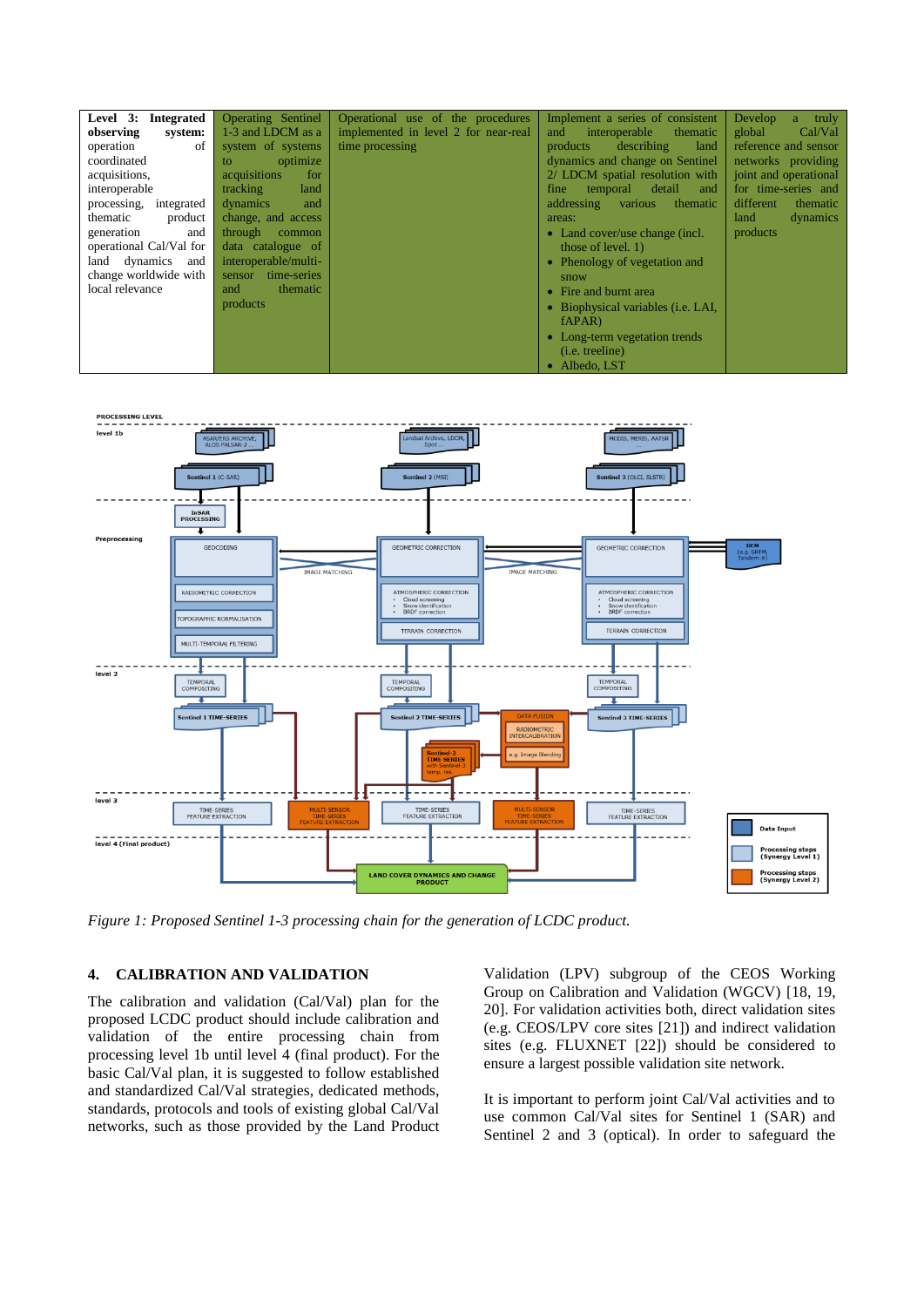required independency between the calibration and the validation process, different set of sites should be used.

The Cal/Val plan for the LCDC product should in particular focus on the Cal/Val of the joint Sentinel 1-3 time-series processing (level  $1b$  – level 2; see Fig. 1). Thereby, the evaluation of the geolocation accuracy and the geometric and radiometric intercalibration accuracy are of capital importance for multi-sensor time-series feature extraction (level 3; see Fig. 1) and for the final integration of extracted features from Sentinel 1-3 to generate the LCDC product (level 4; see Fig. 1). Calibration and validation of the internal time-series stability and robustness should be conducted at timeinvariant sites, such as the CEOS/LPV desert surface core sites [21].

Considering the proposed synergy level (see Tab. 2) of the LCDC product it reveals that an increasing synergistic level and its related pre-processing and thematic product generation chain increases the demand for more advanced Cal/Val activities.

The validation of the final LCDC product focus primarily on the evaluation of the thematic class accuracy and on change and change area. Unlike existing global land cover product validation concepts that evaluate the thematic accuracy of the land cover classes, the validation of the proposed LCDC product requires the additional efforts to include the validation of land cover changes and dynamics for which appropriate validation strategies and standards have to be developed.

#### **5. OPEN SCIENCE ISSUES**

In conjunction with the proposed stepwise implementation concept and processing chain for a LCDC product using a synergy of Sentinel products, different open issues for future scientific work have been identified. However, the demand for research and development (R&D) is moderate for the implementation of the proposed synergy Level 1, but clearly increase with increasing synergistic level (Level 2 & 3).

With respect to the successful implementation of the proposed higher synergy Level, the following R&D activities are proposed:

Data acquisition and access:

- GMES needs to increase its efforts for consistent global land monitoring and large area processing and analysis
- $\rightarrow$  GMES should have an data acquisition strategy that covers all areas in sufficient temporal detail and provide them with an open data access policy world-wide; considering that this may need to be adjusted to allow for better

synergy among the different Sentinel data streams and also considers other sensors such as the LDCM to follow the system of systems idea of the Group on Earth Observations (GEO)

### Pre-processing and inter-calibration

A) Time-series processing

- Optical remote-sensing approaches for Sentinel 2 and 3 time-series feature extraction and monitoring of different land cover types and dynamics are currently being studied, but in several regions restricted data availability (e.g. frequent cloud cover in tropical regions) limits the applicability of optical-based methods.
- $\rightarrow$  Research activities should focus on synergistic optical and SAR (intensity & coherence) timeseries processing to track and understand dynamics and changes over different land cover types worldwide

# B) Multi-sensor time-series feature extraction

- Multi-sensor (SAR & optical) time-series approaches for Sentinel 1, 2 and 3 that overcome the limitations of single-sensor approaches are lacking
- R&D should focus on the development of systematic time-series analysis that effectively integrates optical and SAR (intensity & coherence) multi-sensor time-series for feature extraction

#### Thematic product generation for different user needs

- All existing global land monitoring efforts are single-sensor, single-year and single-variable approaches!
- $\rightarrow$  Using robust time-series analysis features and longer time-series, efforts should be put in developing proper methods for deriving a series of series of novel Sentinel-based thematic products targeted at specific user communities and their needs, for example those not covered by current GMES services addressing the monitoring of Essential Climate and Biodiversity variables, global climate change policies, or monitoring for impacts of urbanization and for food security.
- Efforts should also look into how different observation variables can be observed in more consistent manner towards a more integrated land monitoring, i.e. deforestation causing and can be understood as a change in land use, land cover and in biophysical variables (i.e. LAI, albedo) depending on the user community.

### Calibration and Validation framework

Most existing sites and networks have limitation for calibration and validation of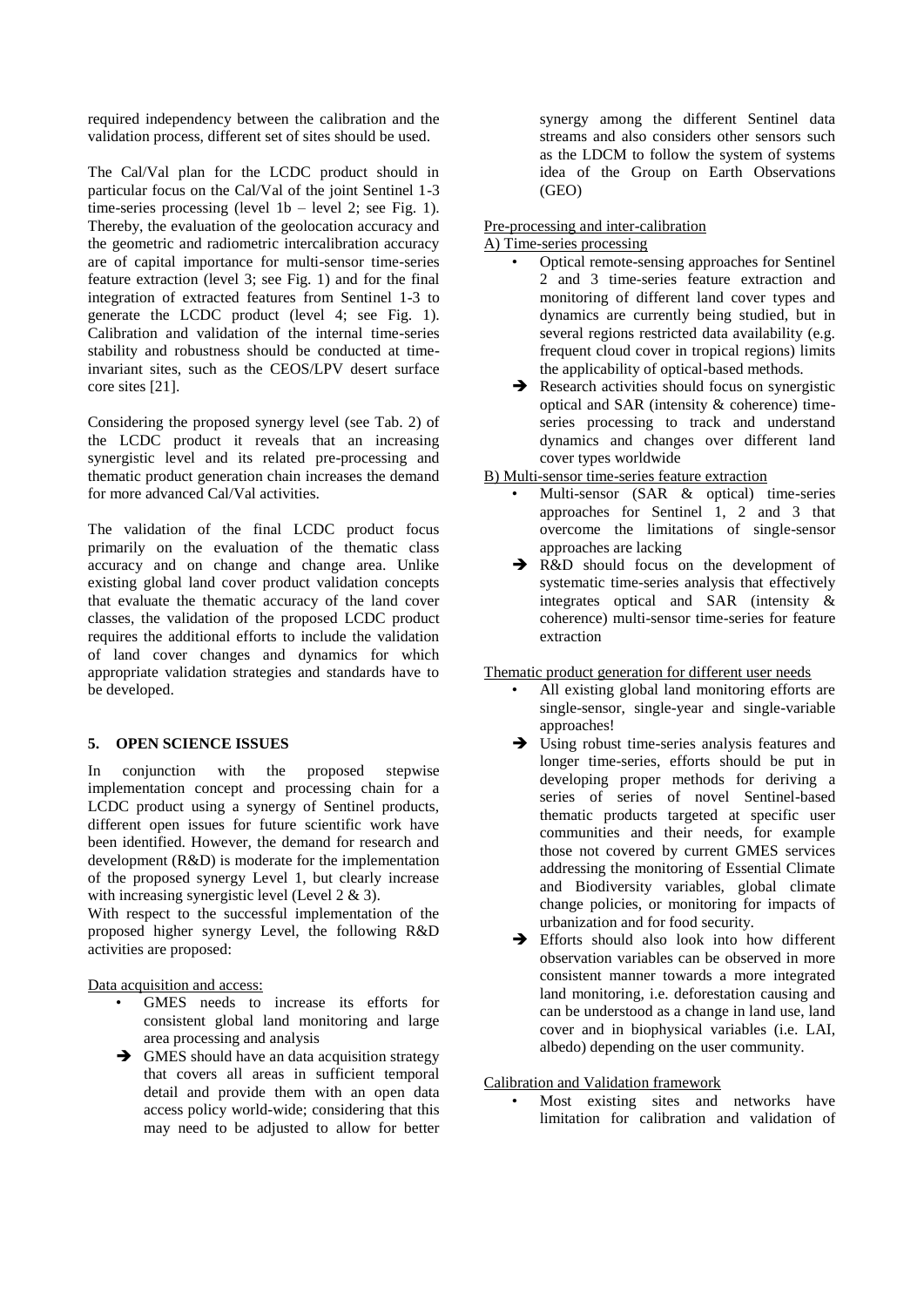seasonal strongly dynamic land cover classes, because they generally represents only a minor fraction of the entire growth cycle (usually maximum leaf development) and most global validation networks provide land cover information, but do not provide information on dynamics and change and areas affected

- $\rightarrow$  Global calibration sites should be updated and expanded to include land cover dynamics information. This requires the frequent measurements of Cal/Val sites over the entire season
- $\rightarrow$  Global validation networks should expand to track change over time and area at and around the validation sites and augmented reference data collection also including information coming from citizen observers.

### **6. CONCLUSION**

A concept and a joint processing chain for integrating Sentinel 1-3 data has been proposed to address the needs from a series of users. The framework considers the advantages of the single Sentinel systems in terms of the spatial, temporal and thematic detail for the generations of a global land cover dynamics and change (LCDC) product.

We provide a discussion on the current status and background for global land monitoring in order to (i) address the key user requirements and (ii) to develop concepts and processing techniques for a global LCDC product that go beyond the current state-of-the art, user requirements and available global state-of-the art land cover efforts and retrieval approaches of similar nature and their shortcomings.

Approaches for using Sentinel synergy have not been explored substantially for land change analysis. To allow for a stepwise implementation, a concept consisting of three synergistic levels and corresponding actions is proposed. It goes beyond the current state-ofthe art of global land cover product generation chains and GMES initial operations and leads to a fully integrated observations system. We present three synergy levels (Level 1, Level 2 and Level 3) and respective actions for data acquisition and access, preprocessing and intercalibration, thematic product generation and Cal/Val procedures that go beyond Level 0.

Achieving the higher-level synergy products requires further investments in the areas of:

- Data acquisition and access
- Time-series processing
- Multi-sensor time-series feature extraction
- Thematic product generation for different user needs
- Calibration and Validation framework

that are described in more detail.

## **7. ACKNOWLEDGMENT**

This work has been conducted to suport ESA SEN4SCI project, and building upon the work of the GOFC-GOLD land cover project office, the ESA land cover CCI project and the EU-funded FP7 project ReCover project.

### **8. REFERENCES**

- [1] Herold, M., Woodcock, C., Cihlar, J., Wulder, M., Arino, O., Achard, F., Hansen, M., Olsson, H., Schmulllius, C., Brady, M., Di Gregorio, A., Latham, J., & Sessa, R. (2009a). Assessment of the status of the development of the standards for the Terrestrial Essential Climate Variables: T9 Land Cover, Global Terrestrial Observing System Report 64, FAO, Rome, Italy. 25 p. Available: http://www.fao.org/gtos/pubs.html.
- $^{[2]}$  Friedl, M.A., McIver, D.K., Hodges, J.C.F., Zhang, X.Y., Muchoney, D., Strahler, A.H., Woodcock, C.E., Gopal, S., Schneider, A., Cooper, A., Baccini, A., Gao, F. & Schaaf, C. (2002). Global land cover mapping from MODIS: algorithms and early results. *Remote Sensing of Environment*, **83**, 287- 302.
- [3] Friedl, M.A., Sulla-Menashe, D., Tan, B., Schneider, A., Ramankutty, N., Sibley, A., & Huang, X. (2010). MODIS Collection 5 global land cover: Algorithm refinements and characterization of new datasets. *Remote Sensing of Environment*, **114**, 168–182.
- Bartholomé, E., Belward, A.S., Achard, F., Bartalev, S., Carmona-Moreno, C., Eva, H., Fritz, S., Gregoire, J.M., Mayaux, P. & Stibig, H.J. (2002). GLC 2000: Global Land Cover mapping for the year 2000, EUR 20524 EN, European Commission, Luxembourg.
- [5] Bicheron, P., Defourny, P., Brockmann, C., Schouten, L., Vancutsem, C., Huc, M., Bontemps, S., Leroy, M., Achard, F., Herold, M., Ranera, F. & Arino, O. (2008). GlobCover: products description and validation report, ESA GlobCover project, ftp://uranus.esrin.esa.int/ pub/GlobCover\_v2/.
- [6] Defourny, P., Bicheron, P., Brockman, C., Bontemps, S., Van Bogaert, E., Vancutsem, C., Pekel, J.F., Huc, M., Henry, C., Ranera, F., Achard, F., Di Gregorio, A., Herold, M., Leroy, M., & Arino, O. (2009). The first 300 m global land cover map for 2005 using ENVISAT MERIS time-series: a product of the GlobCover system. Proceedings of